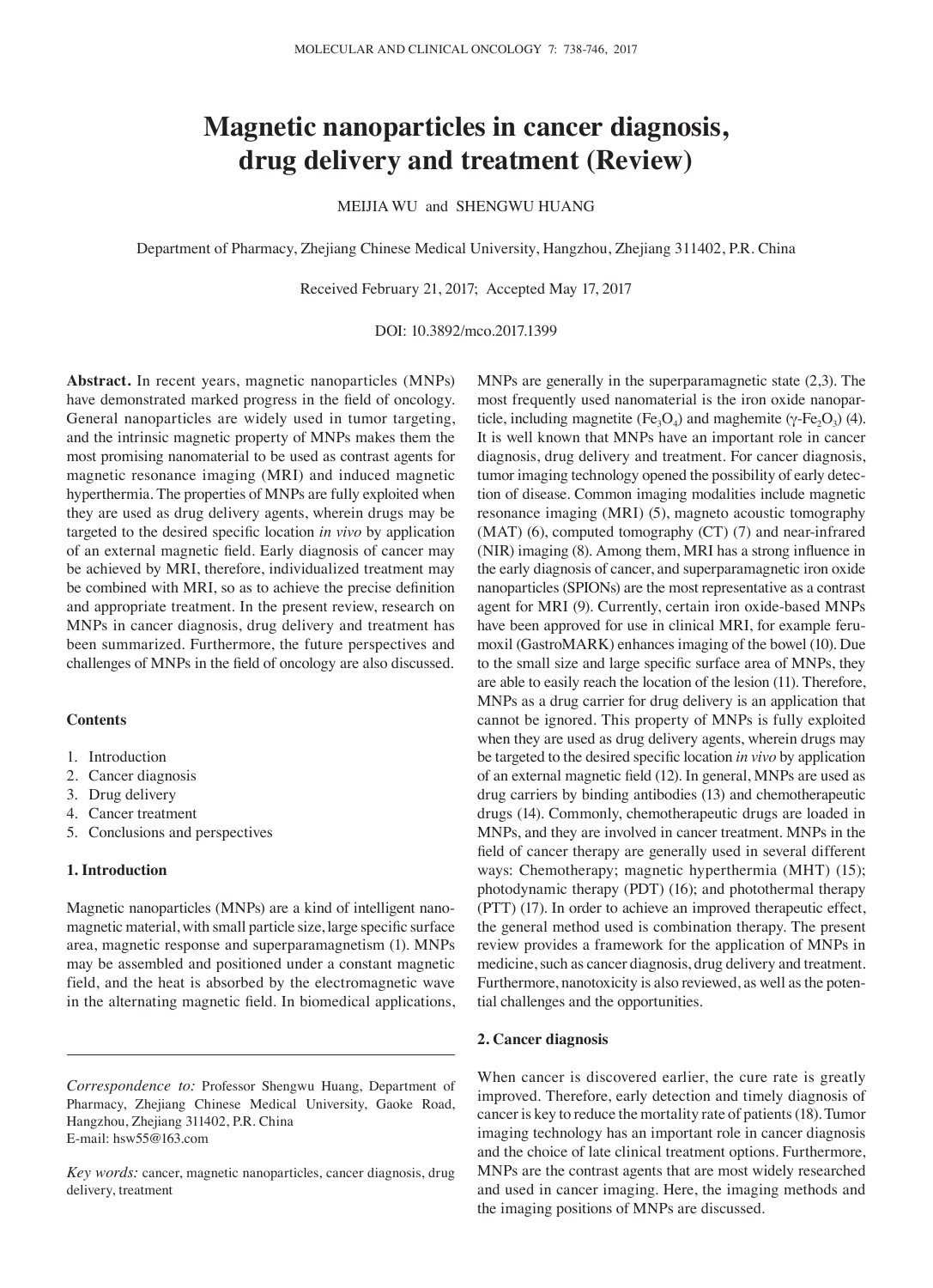#### *Imaging methods*

*MRI*. Due to the high spatial resolution and tomographic capabilities of MRI, it has been considered to be one of the most valuable noninvasive imaging techniques (19), and MNPs have been recently proposed as a contrast agent for MRI (20). In general, in order to overcome the colloidal instability of MNPs, it is necessary to conduct surface modification of nanoparticles (NPs) by inducing the magnetic dipole interaction and its intrinsic surface energy (21). For example, water-dispersible polyethyleneimine (PEI)-coated  $Fe<sub>3</sub>O<sub>4</sub>$  NPs were prepared, and then sequentially modified with PEGylated folic acid (FA) and fluorescein isothiocyanate (FI) via PEI mediated conjugation chemistry (21). The remaining PEI surface amines were subjected to acetylation to form the colloidally stable FA-functionalized  $Fe<sub>3</sub>O<sub>4</sub>$  NPs for MRI (21). In MRI, research has demonstrated that early lesion detection of a 6‑year old boy with glioblastoma multiforme may be achieved by sensitive imaging of superparamagnetic NPs or aggregates (22). Furthermore, research on Au nanorod@polypyrrole@iron oxide (Au NR@PPy@FexO) nanocomposites has demonstrated that these systems exhibit a low r2/r1 ratio of 4.8, making them efficient T1 positive contrast-enhancing agents for MRI (19). The study also indicated that the multifunctional nanocomposites exhibited the potential of the combination of therapeutic and diagnostic features (23).

*Other imaging methods.* A study by Mariappan *et al* (6) presented magneto acoustic tomography, which uses magnetomotive force due to a short pulsed magnetic field to induce ultrasound in SPION-labeled tissue and estimates an image of the distribution of the NPs *in vivo* with ultrasound imaging resolution. Magnetic particle imaging (MPI) allows high spatial resolution and sensitivity as a tomographic imaging technology. A study by Lindemann *et al* (24) suggested that University of Luebeck Dextran‑coated SPIONs are a promising tracer material for use in innovative tumor cell analysis in MPI. In addition, photoacoustic imaging has gained increasing attention as a potential imaging tool. A study by Li *et al* (25) developed a new generation of magnetomotive photoacoustic featuring cyclic magnetic motion and ultrasound speckle tracking, whose imaging capture frame rate is several hundred times faster than the photoacoustic speckle tracking method that has previously been demonstrated (26). Stone *et al* (8) demonstrated a magnetic NP system that may be used to observe the NP fate within a biofilm using NIR imaging. Additionally, Xi *et al* (27) presented a breast imaging technique combining high-resolution NIR light induced photoacoustic tomography (PAT) with NIR dye‑labeled amino‑terminal fragments of urokinase plasminogen activator receptor-targeted magnetic iron oxide NPs (NIR830‑ATF‑IONP) for breast cancer imaging using a murine model of orthotopic mammary cancer. Other studies have demonstrated that ultrashort echo time (UTE) imaging (28) and MPI (29) may improve the detection of MNPs in cancer.

For MNPs, in addition to MRI, other imaging methods are used in combination. This dual imaging method may improve the accuracy of diagnosis. For instance, dual imaging of single‑photon emission computed tomography (SPECT) and MRI has been utilized in pancreatic (4) and breast (30) cancer. A study by Jang *et al* (31) demonstrated the synthesis and the use of monodisperse iron oxide NPs coated with fluorescent silica nano‑shells for fluorescence and magnetic resonance dual imaging of tumors. Furthermore, Sun *et al* (32) utilized MRI and optical imaging (OI) for the diagnosis of breast cancer.

## *Imaging position*

*Pancreas.* Pancreatic cancer is one of the most lethal cancers in the world due to its late presentation (33). Therefore, early diagnosis will increase the cure rate of patients. When chitosan-coated MNPs and survivin antisense oligonucleotides (ASON) are conjugated to give Sur‑MNPs, the MNPs functionalized with ASON lead to targeted localization in pancreatic tumors (34). Survivin-targeted NPs could be used by MRI for detection of pancreatic tumors (34). Taking into account the more sensitive diagnostic tools to allow early medical imaging, biodegradable NPs prepared using recombinant human serum albumin and incorporated iron oxide (maghemite, γ‑Fe2O3) NPs were developed (4). Improved targeting and imaging properties were demonstrated in mice using SPECT‑CT and MRI (4).

*Breast.* A study by Bucci *et al* (35) outlined some guidelines for the design of the imaging device for MNPs to enhance the microwave imaging of breast cancer. The results demonstrated that MNP-enhanced microwave imaging may reliably detect cancer lesions even using low‑complexity arrangements, when designed according to the devised guidelines. An investigation by Kato *et al* (36) concluded that liposome encapsulation significantly improved the delivery and retention of SPIONs in breast tumors, and targeted SPION liposomes have significantly improved accumulation in breast tumors, which could be the optimal option for MRI detection of breast tumors. With magnetic nanoclusters coated with ruthenium (II) complexes doped with silica (fluorescent magnetic NPs; FMNPs), Sun *et al* (32) demonstrated that more peptide cyclic-arginine-glycine-aspartic acid (RGD)‑FMNPs accumulated around the tumors than FMNPs. The result indicated the potential application of RGD‑FMNPs as a targeting molecular probe for detection of breast cancer using MRI and OI (32). In order to make more accurate and specific diagnosis of breast cancer, Bevacqua and Scapaticci (37) adopted a compressive sensing approach for three-dimensional breast cancer microwave imaging. In their paper, an *ad hoc* compressive sensing algorithm was developed by exploiting the knowledge of the maximum concentration of MNPs that may be targeted in human tissues (37).

*Prostate.* MRI provides the best soft tissue resolution and has an important role in the management of prostate cancer as it is the recommended imaging modality for patients with prostate cancer (38). Sentinel lymph node (SLN) evaluation in patients with prostate cancer is commonly performed via lymphoscintigraphy following injection of radiolabeled tracers (39). For example, patients underwent MRI at 1.5 T before and 1 day after SPION injection using T1-, T2- and T2<sup>\*</sup>-weighted sequences (39). This was the first study to use intraprostatic injection of SPIONs to visualize SLNs by MRI in patients with prostate cancer (39). A study by Winter *et al* (40) indicated that using a transrectal intraprostatic injection of SPIONs for magnetic marking in prostate cancer is safe, feasible and reliably identifies SLNs and lymph node metastases in the majority of patients. In other cases, diffusion‑weighted (DW)‑MRI is sensitive to water diffusion throughout tissues, which correlates with the Gleason score, a histological measure of prostate cancer aggressiveness (40).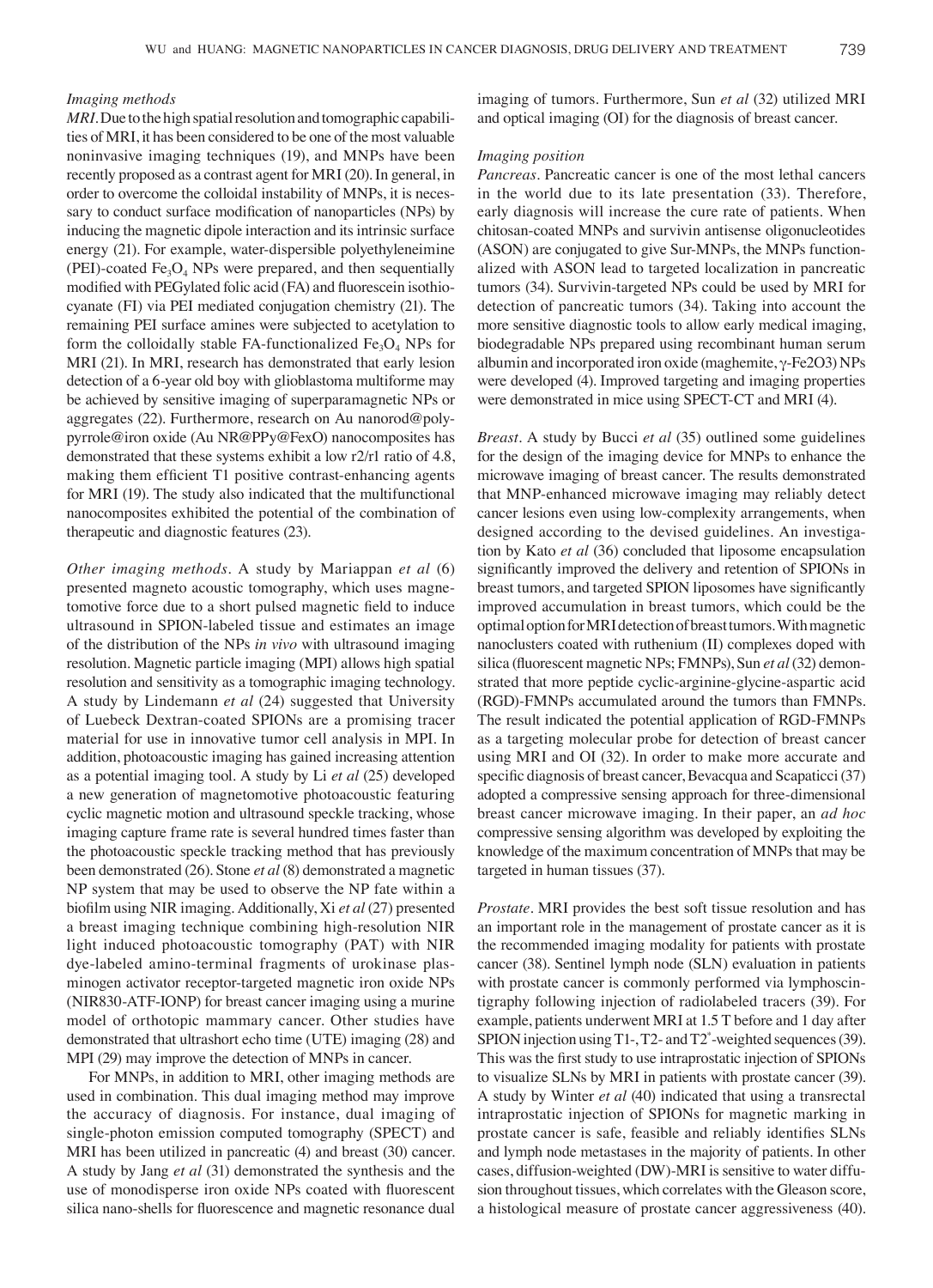| Author, year               | Imaging method                     | Treatment modality    | Treatment site | (Refs.)<br>(44) |
|----------------------------|------------------------------------|-----------------------|----------------|-----------------|
| Wang et al, 2014           | MRI                                | <b>PDT</b>            | Head and neck  |                 |
| Bhattacharya et al, 2016   | <b>MRI</b>                         | Targeted therapy      | Head and neck  | (45)            |
| Pilapong et al, 2014       | MRI                                | Targeted therapy      | Liver          | (46)            |
| Wu et al. 2015             | MRI                                | <b>PTT</b>            | Liver/cervical | (47)            |
| Azhdarzadeh et al, 2016    | MRI                                | <b>PTT</b>            | Colon          | (48)            |
| Yu et al, 2015             | MRI/photoacoustic tomography       | <b>PTT</b>            | Liver/cervical | (49)            |
| Zhou <i>et al</i> , $2015$ | MRI/photoacoustic imaging          | Photothermal ablation | <b>Breast</b>  | (50)            |
| Lin <i>et al</i> , 2015    | MRI/fluorescence imaging           | Targeted therapy      | Cervical       | (51)            |
| Wang et al, 2014           | MRI/ fluorescent imaging           | Targeted therapy      | <b>Stomach</b> | (13)            |
| Li et al, 2015             | MRI/infrared thermal imaging       | Chemotherapy/MHT      | Liver          | (52)            |
| Kim et al, 2016            | MRI/optical imaging                | PDT/MHT               | Melanoma       | (53)            |
| Sun <i>et al</i> , 2016    | MRI/computed tomography            | Targeted therapy      | <b>Brain</b>   | (54)            |
| Zhao <i>et al</i> , $2014$ | Near-infrared fluorescence imaging | <b>PDT</b>            | Head and neck  | (55)            |

Table I. Specific circumstances of imaging and treatment modalities.

MRI, magnetic resonance imaging; PDT, photodynamic therapy; PTT, photothermal therapy; MHT, magnetic hyperthermia.

The incorporation of DW-MRI-based prostate cancer stratification and monitoring could increase the accuracy of preclinical trials using mice with transgenic adenocarcinoma of the mouse prostate (41).

*Lung.* To improve the sensitivity of detection of metastasis of lung cancer, Wan *et al* (42) created immune SPIONs used in magnetic resonance immune imaging. These SPIONs were coated with oleic acid and carboxymethyl dextran, and then conjugated to mouse anti-cluster of differentiation (CD) 44v6 monoclonal antibody (42). The prepared SPIONs are potentially useful for lung tumor-targeting diagnosis. In addition, targeted pulmonary inhalation aerosol‑based delivery facilitates the direct application of drugs to the lungs in a controlled manner, and has inherent advantages(43). Therefore, Nishimoto *et al* (29) investigated the feasibility of applying MPI to pulmonary imaging using nebulized MNPs and to quantify the mucociliary clearance in the lung, using small animal experiments.

*Other.* Common contrast agents are frequently used in the pancreas, breast and prostate. In other cases, the diagnosis and treatment are carried out in combination, with a variety of imaging modalities, as outlined in Table I.

## **3. Drug delivery**

Magnetic targeted drug delivery has been used to improve the therapeutic performance of drugs and reduce the side effects associated with the conventional treatment of cancer. MNPs coated with a stabilizing shell have been successfully used as contrast agents for MRI (56). On the basis of early diagnosis, the treatment may be carried out at the same time, and the efficiency may be greatly improved. Therefore, MNPs are essential for drug delivery. By binding antibodies, chemotherapeutics or other drugs, MNPs may be used as drug carriers.

*Antibodies.* Research has demonstrated that antibody‑conjugated MNPs may not only be used for detection of ovarian cancer biomarkers, but may also treat ovarian cancer due to their high-level accumulation within cancer cells (57,58). A study by Wang *et al* (13) reported, for the first time, that anti- $\alpha$ -subunit of adenosine triphosphate synthase antibody, HAI-178 monoclonal antibody (mAb)-conjugated fluorescent MNPs, was successfully used for targeted imaging and simultaneous therapy of *in vivo* gastric cancer. As for human breast cancer, Shanehsazzadeh *et al* (59) demonstrated disappointing *in vivo* results that had very low accumulation of nanoprobes in the targeted site when conjugating ultra-small SPIONs with C595 mAb. On the contrary, a study by Rasaneh and Dadras (60) suggested that combining MNPs and a permanent magnet may increase the therapeutic efficacy of herceptin for increased accumulation in the tumor site.

In order to improve the therapeutic efficiency, the combination of antibodies and chemotherapeutic drugs is attracting increasing attention. A study by Aires *et al* (61) presented a novel multi-functionalized iron oxide MNP with anti-CD44 antibody and gemcitabine derivatives, and their application for the selective treatment of CD44‑positive cancer cells. In addition, Huang *et al*(62) developed an ovarian cancer dual-targeting therapy involving magnetic  $Fe<sub>3</sub>O<sub>4</sub>$  NPs grafted with single-chain antibody and docetaxel loaded β-cyclodextrin. These studies have demonstrated the great potential of the combination of antibodies and chemotherapeutic drugs.

*Chemotherapeutic drugs.* Commonly used chemotherapy drugs include doxorubicin (DOX), paclitaxel, cisplatin, gemcitabine, methotrexate, docetaxel, sorafenib and mitomycin C, as outlined in Table II. DOX is the most widely applied chemotherapy drug in targeted delivery systems (63). MNPs have limits in their stability because of hydrophobic coating (64). To address this issue, a reducible copolymer self‑assembled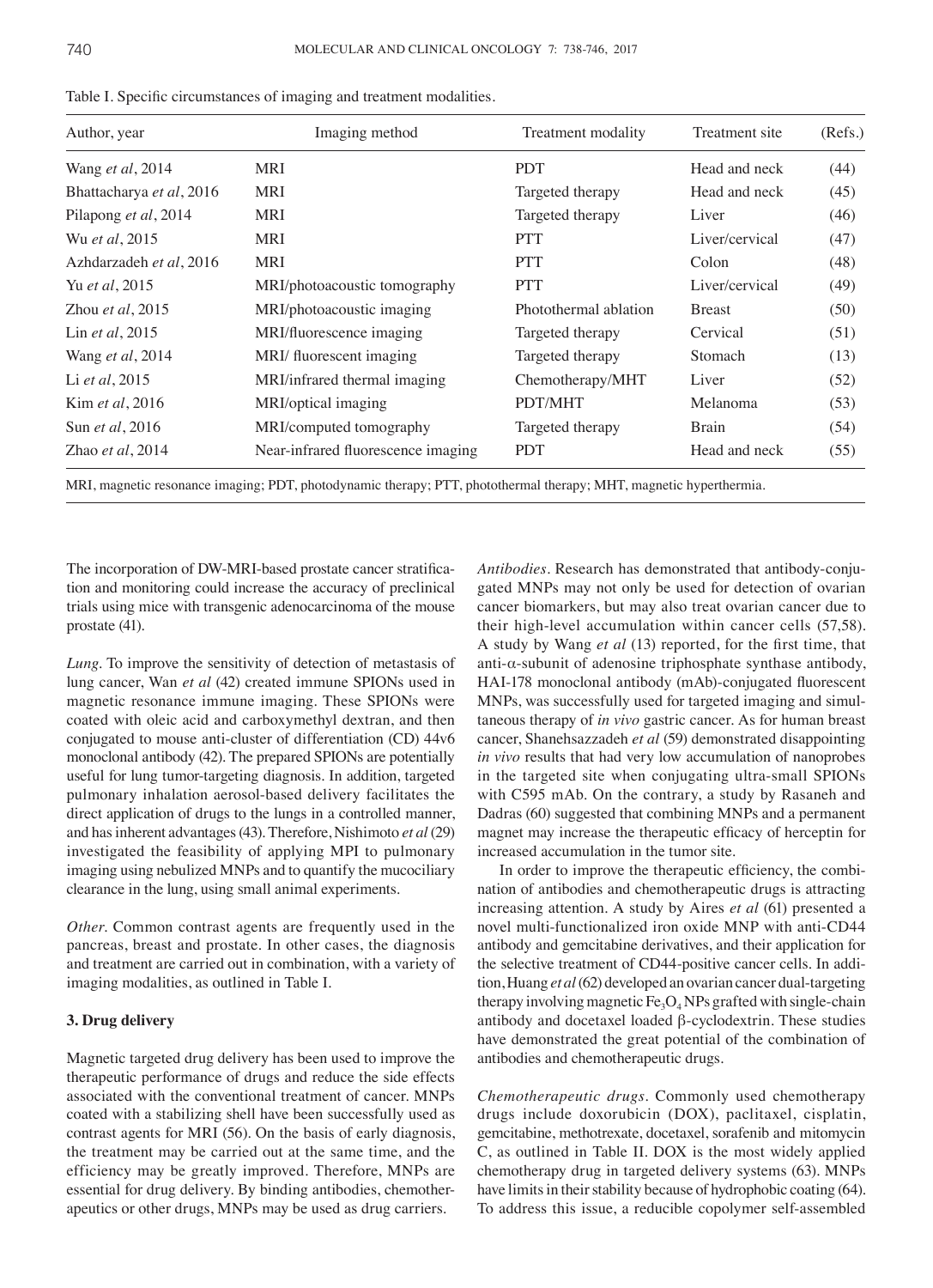| Author, year                 | Drug         | Polymer modification                                           | Average size, nm | Cancer cell line | (Refs.) |
|------------------------------|--------------|----------------------------------------------------------------|------------------|------------------|---------|
| Zohreh et al, 2016           | Doxorubicin  | Starch-g-poly (methyl<br>methacrylate-co-PEG-<br>acrylamide)   | 93               | HeLa             | (67)    |
| Frounchi and Shamshiri, 2015 |              | Poly (lactic acid)/PEG                                         | 22               |                  | (68)    |
| Bhattacharya et al, 2016     |              | Polyethyleneimine cross-<br>linked Pluronic F127<br>copolymer  | $\sim 91$        | HeLa             | (45)    |
| Pilapong et al, 2014         |              | Carboxymethyl                                                  | 5                | K562/ADR         | (69)    |
| Wu et al, 2014               |              | APS-PEG-TFEE                                                   | 20               | MCF-7            | (70)    |
| Chandra et al, 2015          |              | L6-PEG-PAMAM and<br>S6-PEG-PAMAM                               | $9.6 \pm 0.13$   |                  | (71)    |
| Hałupka-Bryl et al, 2015     |              | PEG-poly<br>(4-chloromethylstyrene)                            | $8 - 12$         |                  | (72)    |
| Zou et al, 2015              |              | Chitosan                                                       | ~120             | MCF-7            | (73)    |
| Tansik et al, 2014           |              | <b>PLGA</b>                                                    | 74               | MCF-7            | (74)    |
| Ghorbani et al, 2016         |              | Poly<br>(N-isopropylacrylamide-co-IA)                          | 30               | HeLa             | (75)    |
| Mangaiyarkarasi et al, 2016  | Paclitaxel   | Chitosan                                                       | 19-37            | A549             | (76)    |
| Lin et al, 2015              |              | Poly[(N-isopropylacrylamide<br>-r-acrylamide)-b-L-lactic acid] | $229.0 \pm 13.2$ | HeLa             | (77)    |
| Fazilati, 2014               | Cisplatin    | Heparin                                                        | $45 + 15$        | <b>CP70</b>      | (78)    |
| Parsian et al, 2016          | Gemcitabine  | Chitosan                                                       | $\overline{4}$   | SKBR; MCF-7      | (79)    |
| Roy et al, 2016              | Methotrexate | Poly (N-isopropyl<br>acrylamide)-co-tyrosine                   | $10-15$          | MCF-7            | (80)    |
| Nagesh et al, 2016           | Docetaxel    | Cyclodextrin and<br>F127 polymer                               | $139.5 \pm 2.16$ | $C4-2$           | (81)    |
| Li et al, 2015               | Sorafenib    | PEGylated PLGA                                                 | $205 \pm 3.12$   | <b>BEL7402</b>   | (82)    |
| Türkmen et al, 2014          | Mitomycin C  | Poly (hydroxyethyl<br>methacrylate)                            | 200              |                  | (83)    |
| Unsoy et al, 2014            | Bortezomib   | Chitosan                                                       | $5 - 7$          | HeLa; SiHa       | (84)    |

Table II. Various chemotherapeutic drugs delivered through magnetic nanoparticles.

PEG, polyethylene glycol; APS‑PEG‑TFEE, Polyethylene glycol dicarboxylic acid; PLGA, Poly (DL‑lactic‑co‑glycolic acid).

with SPIONs was developed to deliver DOX for cancer therapy (14). The copolymer of reducible polyamidoamine with polyethylene glycol/dodecyl amine graft was synthesized by Michael addition (14). Additionally, research has demonstrated that the application of iron oxide MNPs improved DOX‑NP cell penetration compared to free DOX and achieved a cellular response to DOX‑NP conjugates similar to that of DOX alone (65). SPIONs have also been investigated as a carrier for targeted drug delivery. For example, Cicha *et al* (66) set up an *in vitro* system to analyze the different aspects of cellular responses to mitoxantrone‑carrying SPIONs and to the drug released from SPIONs.

*Other.* In addition to chemotherapy drugs, some traditional Chinese medicine monomers have been utilized as anti‑cancer drugs in targeted drug delivery. A study by Nigam and Bahadur(85) demonstrated the fabrication and characterization of dendrimerized MNPs as delivery vectors for epigallocatechin gallate. Recently, curcumin has been widely applied in the drug delivery of MNPs in breast and ovarian cancer. A study by Mancarella *et al* (86) developed a layer by layer functionalization of  $Fe<sub>3</sub>O<sub>4</sub>$  NPs by coating them in Dextran and Poly(L‑lysine), which obtained a high upload of curcumin in  $Fe<sub>3</sub>O<sub>4</sub>$  NPs for treating ovarian cancer. Furthermore, magnetic  $Fe<sub>3</sub>O<sub>4</sub>@zirconium phosphate core-shell NPs and$ magnetic Fe<sub>3</sub>O<sub>4</sub>@hydroxyapatite-PEI-b-cyclodextrin NPs have been demonstrated to be effective drug carriers for the delivery of curcumin, and these were both used to treat breast cancer (87,88).

In other cases, oligonucleotides are applied in drug delivery. A study by Pourianazar and Gunduz (89) utilized three‑layer MNPs composed of a  $Fe<sub>3</sub>O<sub>4</sub>$  magnetic core, an aminosilane interlayer and a cationic poly(amidoamine) dendrimer, which enhanced the accumulation of CpG‑oligodeoxynucleotides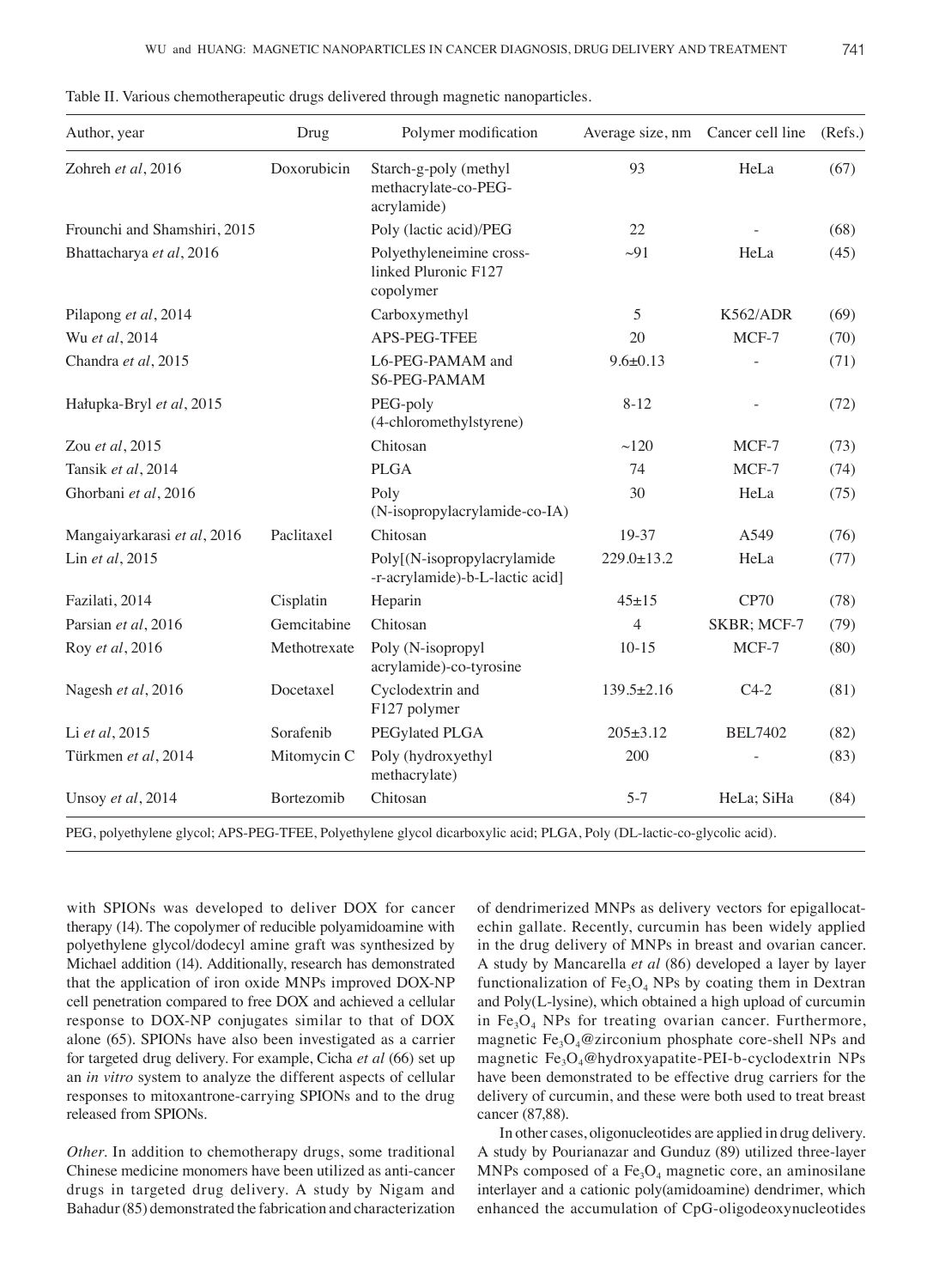molecules in tumor cells as a novel targeted delivery system. Furthermore, 2‑amino‑2‑deoxy‑glucose was conjugated to ‑COOH‑modified cobalt ferrite MNPs, which were designed to target tumor cells as a potential targetable drug/gene delivery agent for cancer treatment (90). In summary, MNPs may provide a high-efficiency drug delivery system with the potential to achieve drug targeting.

## **4. Cancer treatment**

As a drug carrier, the ultimate goal of MNPs is to treat. This section discusses and provides examples of the use of MNPs in MHT, PDT, PTT and combined treatment.

*MHT*. MHT has attracted a lot of interest in recent years due to its potential use in medicine. MNPs are able to convert electromagnetic energy into heat (91). Therefore, the most popular application for MNPs is most likely the destruction of tumor cells by heating them to their apoptosis threshold (92). Magnetic field strength and frequency, NP size, NP concentration and solution viscosity are important parameters and may improve the efficiency of heat generation for effective cancer therapy while administering a low NP treatment dose (93). Although MNPs represent an area of active development for MHT, the *in vivo* anti-tumor effect under a low-frequency magnetic field using MNPs has not yet been demonstrated. A study by Cheng *et al* (94) demonstrated the successful use of spin‑vortex, disk‑shaped permalloy magnetic particles in a low‑frequency, rotating magnetic field for the *in vitro* and *in vivo* destruction of glioma cells. In addition, the hysteresis loss is also important for MHT, as increasing the hysteresis loss is improving the heating efficiency (94). A study by Sasayama *et al* (95) examined the hysteresis loss of magnetically fractionated MNPs for hyperthermia application. They concluded that the efficiency of hyperthermia is improved by magnetically separating MNPs (95). Generally, MHT may enhance the efficacy of chemotherapeutic drugs to some degree. For instance, by combining SPIONs (MF66) functionalized with Nucant multivalent pseudopeptide (N6L), DOX and MHT, the therapeutic effects of MHT in breast cancer could be strongly enhanced (96). Furthermore, dual-functional Pt-Fe-hydroxyapatite MNPs were developed for chemo-hyperthermia treatment of lung cancer (97). In addition, research has indicated that MHT of MNPs enhanced radiation therapy in murine models of human prostate cancer (98). In other cases, gene delivery also has an important role in MHT (99,100).

*PDT*. PDT is an externally-activated and minimally invasive modality for cancer treatment. The process of PDT involves the systemic or local application of photosensitizing drugs, called photosensitizers (PSs), followed by photoexcitation of the PSs in the tissue using light of the appropriate wavelength and power (16). In the presence of oxygen, the PS is excited from the ground state to the excited state following activation with light of an appropriate wavelength, and an electron is transferred to nearby tissue oxygen, producing oxygen free radicals or excited singlet oxygen (101). These substances are also known as reactive oxygen species (ROS) (102,103), which cause cell damage, and eventually lead to cancer tissue damage. To enhance the effect of PSs, building a targeted drug delivery system with MNPs has become of interest. For instance, a study by Park *et al* (104) synthesized multifunctional cobalt ferrite  $(CoFe<sub>2</sub>O<sub>4</sub>)$  NPs  $[CoFe<sub>2</sub>O<sub>4</sub>$ -hematoporphyrins (HPs)-FAs] functionalized by coating them with HP for introducing photo‑functionality and by conjugating with FA for targeting cancer cells. Furthermore, other research has revealed that the  $Fe<sub>3</sub>O<sub>4</sub>@HP$  particles demonstrated remarkable and efficient photodynamic anticancer activity, and exhibited strong anticancer effects on human prostate cancer (PC‑3) and breast cancer (MDA-MB-231) cell lines (105). Pyropheophorbide‑a (PPA) as a novel chlorin PS was prepared for PDT. PPA‑coated multifunctional magneto-fluorescent NPs,  $Fe_3O_4@SiO_2@$ CS@PPA (MFCSPPA) were designed (106). The experiments demonstrated that MFCSPPA had strong photodynamic therapy activity and low dark toxicity, and cell viability of human HeLa cervical cancer cells was reduced to 18% following treatment with PDT (106).

*PTT.* As a light absorbent of low toxicity on skin and deep tissue penetration, NIR may directly kill cancer cells by PTT, which has become a controlled treatment method (107). PTT using photothermal agents in combination with NIR has also gained increasing attention for cancer treatment (108). An example of this is engineering phosphopeptide‑decorated MNPs as efficient photothermal agents for solid tumor therapy (109). Notably, the photothermal effect of MNP clusters was initially reported for the photothermal ablation (PTA) of tumors *in vitro* and *in vivo*. Compared with individual magnetic  $Fe<sub>3</sub>O<sub>4</sub>$  NPs, clustered  $Fe<sub>3</sub>O<sub>4</sub>$  NPs may result in a marked increase in NIR absorption (17). Upon NIR irradiation at 808 nm, clustered  $Fe<sub>3</sub>O<sub>4</sub>$  NPs inducing higher temperatures were more cytotoxic against A549 cells (17). In the majority of cases, PTT and MRI are carried out in combination (110,111). However, a study indicated that, compared with their large counterparts, small  $Fe<sub>3</sub>O<sub>4</sub>$  NPs exhibited greater cellular internalization, thus enabling a higher PTA efficacy *in vitro* (112). In addition, 120 nm may be the optimal diameter of  $Fe<sub>3</sub>O<sub>4</sub>$  NPs for MRI and PAT *in vitro* (112). Therefore, the size of MNPs may be an important factor for PTT.

*Combined treatment.* In general, MNPs act as drug carriers for targeted delivery systems. The nanocomplex with PTT agents and PSs together may be used for combined cancer PTT and PDT. A study by Bhana *et al* (113) demonstrated the first application of magnetic‑optical hybrid nanosystems for magnetic‑field‑guided drug delivery and dual mode PTT and PDT. The composite NPs may generate heat and ROS simultaneously upon NIR laser irradiation, and may even be selectively delivered to the mitochondria (114). Furthermore, MNPs have been demonstrated to have the dual capacity to act as both magnetic and PTT agents for amplification of heating efficiency (115). In conclusion, these results demonstrated high accumulation of MNPs in tumors and excellent tumor regression.

## **5. Conclusions and perspectives**

MNPs as contrast agents of imaging have a great potential in adjuvant therapy. However, due to some toxicity being associated with the use of MNPs, many restrictions have been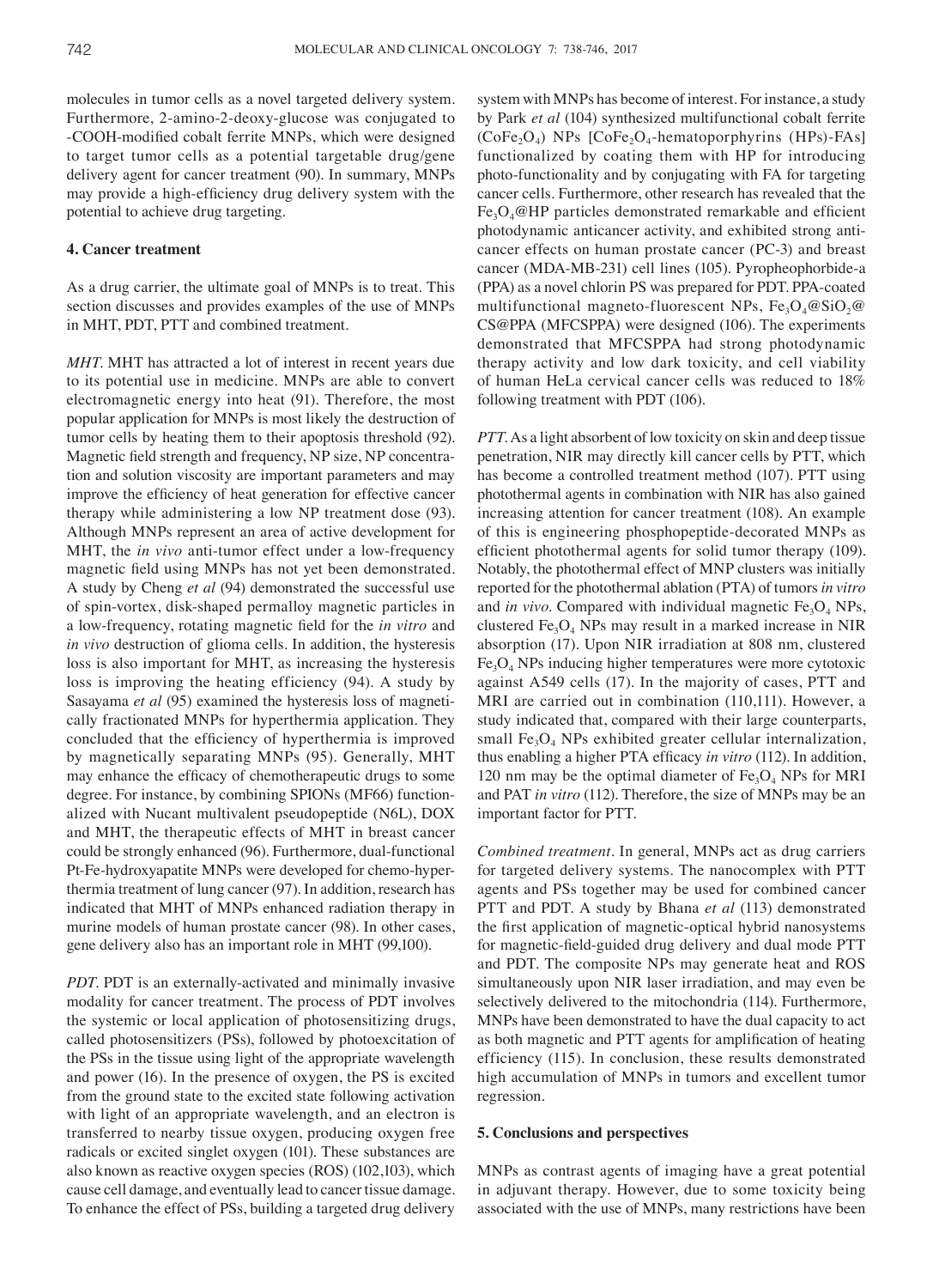applied in their application. Surface coatings of MNPs are known to influence advantageous features of MNPs, as well as potential toxicity. Research has indicated that the larger the size of the MNPs, the greater the accumulation *in vivo*. Therefore, controlling the size and surface coatings of MNPs could reduce toxicity and improve magnetic behaviors.

In the present review, we focused on cancer diagnosis by imaging, drug delivery and treatment using MNPs. Despite many successful studies using MNPs as a theranostic material, there are still some challenges. While many MNP formulations have demonstrated excellent results in small animal models, they cannot reach the clinical requirement. By focusing on improving their drug loading capacity, and increasing their specificity and affinity to target cancer cells, MNPs may become suitable for clinical use with integrated imaging and multimodal therapy in the near future and dramatically impact the treatment of cancer.

### **Acknowledgements**

The present review was supported by the National Natural Science Foundation of China (grant no. 81473361).

## **References**

- 1. Yarar E, Karakas G, Rende D, Ozisik R and Malta S: Influence of surface coating of magnetic nanoparticles on mechanical properties of polymer nanocomposites. Journal, 2016.
- 2. Briguet A, Jeandey C and Tournier E: System of coils for producing additional fields for obtaining polarization fields with constant gradients in a magnet having polarization pole pieces for image production by nuclear magnetic resonance. Journal, 1988.
- 3. Dan M, Bae Y, Pittman TA and Yokel RA: Alternating magnetic field-induced hyperthermia increases iron oxide nanoparticle cell association/uptake and flux in blood‑brain barrier models. Pharm Res 32: 1615-1625, 2015.
- 4. Rosenberger I, Strauss A, Dobiasch S, Weis C, Szanyi S, Gil‑Iceta L, Alonso E, González Esparza M, Gómez‑Vallejo V, Szczupak B, *et al*: Targeted diagnostic magnetic nanoparticles for medical imaging of pancreatic cancer. J Control Release 214: 76-84, 2015.
- 5. Lu AH, Zhang XQ, Sun Q, Zhang Y, Song Q, Schüth F, Chen C and Cheng F: Precise synthesis of discrete and dispersible carbon‑protected magnetic nanoparticles for efficient magnetic resonance imaging and photothermal therapy. Nano Res 9: 1460-1469, 2016.
- 6. Mariappan L, Shao Q, Jiang C, Yu K, Ashkenazi S, Bischof JC and He B: Magneto acoustic tomography with short pulsed magnetic field for in-vivo imaging of magnetic iron oxide nanoparticles. Nanomedicine 12: 689-699, 2016.
- 7. FitzGerald PF, Butts MD, Roberts JC, Colborn RE, Torres AS, Lee BD, Yeh BM and Bonitatibus PJ Jr: A proposed computed tomography contrast agent using carboxybetaine zwitterionic tantalum oxide nanoparticles: Imaging, biological and physicochemical performance. Invest Radiol 51: 786‑796, 2016.
- 8. Stone RC, Fellows BD, Qi B, Trebatoski D, Jenkins B, Raval Y, Tzeng TR, Bruce TF, McNealy T, Austin MJ, *et al*: Highly stable multi‑anchored magnetic nanoparticles for optical imaging within biofilms. J Colloid Interface Sci 459: 175-182, 2015.
- 9. Zhou Q and Wei Y: For better or worse, iron overload by superparamagnetic iron oxide nanoparticles as a MRI contrast agent for chronic liver diseases. Chem Res Toxicol 30: 73-80, 2017.
- 10. Tse BW, Cowin GJ, Soekmadji C, Jovanovic L, Vasireddy RS, Ling MT, Khatri A, Liu T, Thierry B and Russell PJ: PSMA-targeting iron oxide magnetic nanoparticles enhance MRI of preclinical prostate cancer. Nanomedicine (Lond) 10: 375-386, 2015.
- 11. Ahmed M and Douek M: The role of magnetic nanoparticles in the localization and treatment of breast cancer. Biomed Res Int 2013: 281230, 2013.
- 12. Singh A, Dilnawaz F, Mewar S, Sharma U, Jagannathan N and Sahoo SK: Retraction notice for composite polymeric magnetic nanoparticles for codelivery of hydrophobic and hydrophilic anticancer drugs and MRI imaging for cancer therapy. ACS Appl Mater Interf 6: 4595, 2014.
- 13. Wang C, Bao C, Liang S, Zhang L, Fu H, Wang Y, Wang K, Li C, Deng M, Liao Q, *et al*: HAI‑178 antibody‑conjugated fluorescent magnetic nanoparticles for targeted imaging and simultaneous therapy of gastric cancer. Nanoscale Res Lett 9: 274, 2014.
- 14. Chen J, Shi M, Liu P, Ko A, Zhong W, Liao W and Xing MM: Reducible polyamidoamine‑magnetic iron oxide self‑assembled nanoparticles for doxorubicin delivery. Biomaterials 35: 1240-1248, 2014.
- 15. Yin PT, Shah BP and Lee KB: Combined magnetic nanoparticle-based microRNA and hyperthermia therapy to enhance apoptosis in brain cancer cells. Small 10: 4106‑4112, 2014.
- 16. Li L, Nurunnabi M, Nafiujjaman M, Jeong YY, Lee Yk and Huh KM: A photosensitizer‑conjugated magnetic iron oxide/gold hybrid nanoparticle as an activatable platform for photodynamic cancer therapy. J Mat Chem B 2: 2929‑2937, 2014.
- 17. Shen S, Wang S, Zheng R, Zhu X, Jiang X, Fu D and Yang W: Magnetic nanoparticle clusters for photothermal therapy with near‑infrared irradiation. Biomaterials 39: 67-74, 2015.
- 18. Zhang H, Li J, Hu Y, Shen M, Shi X and Zhang G: Folic acid‑targeted iron oxide nanoparticles as contrast agents for magnetic resonance imaging of human ovarian cancer. J Ovarian Res 9: 19, 2016.
- 19. Luo Y, Yang J, Yan Y, Li J, Shen M, Zhang G, Mignani S and Shi X: RGD‑functionalized ultrasmall iron oxide nanoparticles for targeted  $T_1$ -weighted MR imaging of gliomas. Nanoscale 7: 14538-14546, 2015.
- 20. Yadollahpour A, Hosseini SA, Rashidi S and Farhadi F: Applications of magnetic nanoparticles as contrast agents in MRI: Recent advances and clinical challenges. Int J Pharm Res Allied Sci, 2016.
- 21. Li J, Hu Y, Yang J, Sun W, Cai H, Wei P, Sun Y, Zhang G, Shi X and Shen M: Facile synthesis of folic acid-functionalized iron oxide nanoparticles with ultrahigh relaxivity for targeted tumor MR imaging. J Mater Chem B 3: 5720-5730, 2015.
- 22. Li Z, Hsu CH, Dimitrov N, Hwang DW, Chang HW, Hwang LP and Lin YY: Sensitive imaging of magnetic nanoparticles for cancer detection by active feedback MR. Magn Reson Med: Apr 4, 2015 (Epub ahead of print).
- 23. Yang Z, Ding X and Jiang J: Facile synthesis of magnetic-plasmonic nanocomposites as  $T_1$  MRI contrast enhancing and photothermal therapeutic agents. Nano Res 9: 787-799, 2016.
- 24. Lindemann A, Lüdtke‑Buzug K, Fräderich BM, Gräfe K, Pries R and Wollenberg B: Biological impact of superparamagnetic iron oxide nanoparticles for magnetic particle imaging of head and neck cancer cells. Int J Nanomedicine 9: 5025-5040, 2014.
- 25. Li J, Arnal B, Wei CW, Shang J, Nguyen TM, O'Donnell M and Gao X: Magneto‑optical nanoparticles for cyclic magnetomotive photoacoustic imaging. ACS Nano 9: 1964-1976, 2015.
- 26. Jaeger M, Preisser S, Kitz M, Ferrara D, Senegas S, Schweizer D and Frenz M: Improved contrast deep optoacoustic imaging using displacement-compensated averaging: Breast tumour phantom studies. Phys Med Biol 56: 5889-5901, 2011.
- 27. Xi L, Grobmyer SR, Zhou G, Qian W, Yang L and Jiang H: Molecular photoacoustic tomography of breast cancer using receptor targeted magnetic iron oxide nanoparticles as contrast agents. J Biophotonics 7: 401-409, 2014.
- 28. Wang L, Zhong X, Qian W, Huang J, Cao Z, Yu Q, Lipowska M, Lin R, Wang A, Yang L and Mao H: Ultrashort echo time (UTE) imaging of receptor targeted magnetic iron oxide nanoparticles in mouse tumor models. J Magn Reson Imaging 40: 1071-1081, 2014.
- 29. Nishimoto K, Mimura A, Aoki M, Banura N and Murase K: Application of magnetic particle imaging to pulmonary imaging using nebulized magnetic nanoparticles. Open J Med Imag 5: 49, 2015.
- 30. Deng S, Zhang W, Zhang B, Hong R, Chen Q, Dong J, Chen Y, Chen Z and Wu Y: Radiolabeled cyclic arginine-glycine-aspartic (RGD)‑conjugated iron oxide nanoparticles as single‑photon emission computed tomography (SPECT) and magnetic resonance imaging (MRI) dual-modality agents for imaging of breast cancer. J Nano Res 17: 19, 2015.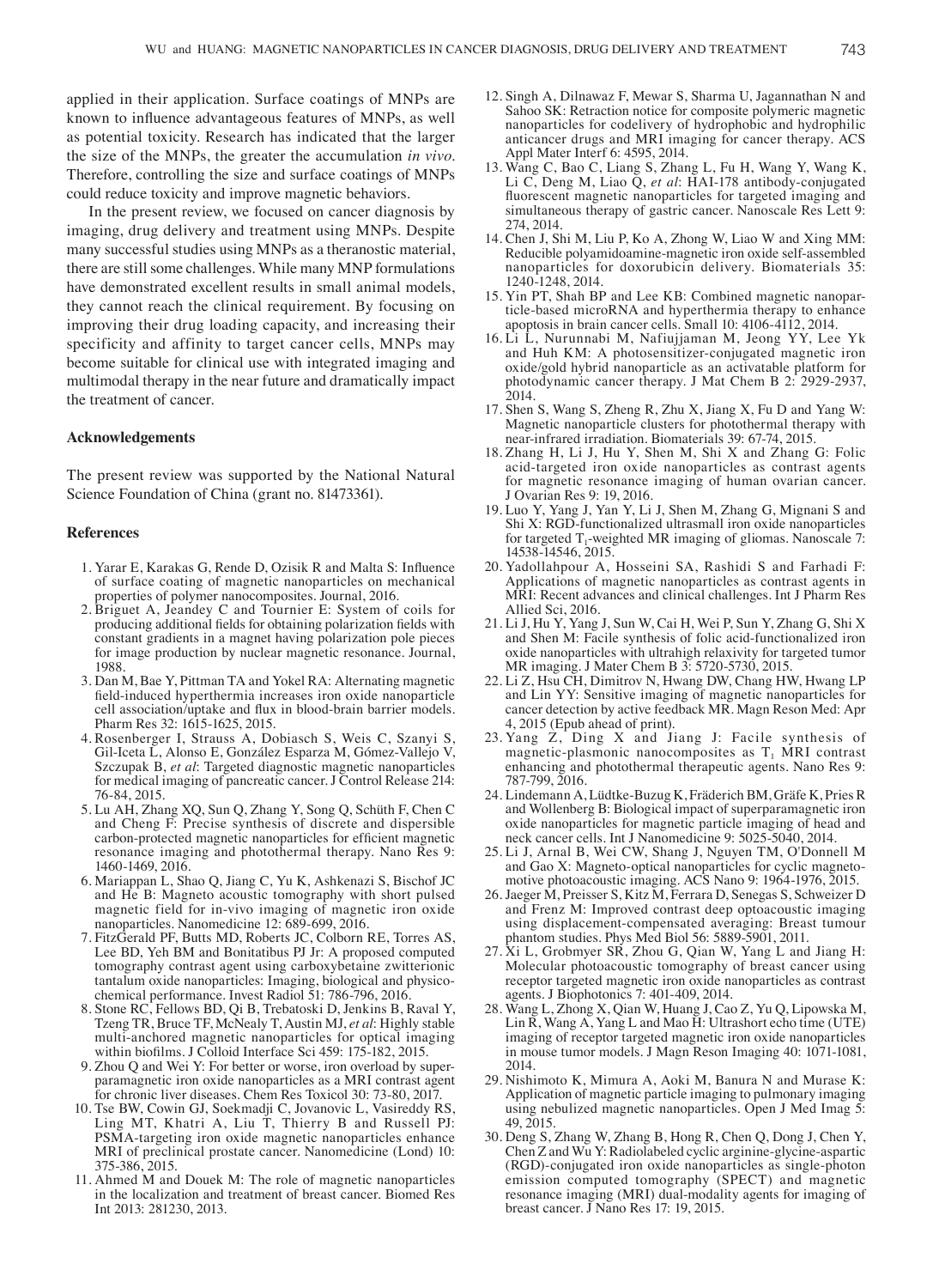- 31. Jang H, Lee C, Nam GE, Quan B, Choi HJ, Yoo JS and Piao Y: In vivo magnetic resonance and fluorescence dual imaging of tumor sites by using dye‑doped silica‑coated iron oxide nanoparticles. J Nano Res 18: 1-11, 2016.
- 32. Sun J, Teng ZG, Tian Y, Wang JD, Guo Y, Kim DH, Larson AC and Lu GM: Targeted fluorescent magnetic nanoparticles for imaging of human breast cancer. Int J Clin Exp Med 7: 4747-4758, 2014.
- 33. Karelia D, Pandey MK, Irby R, Amin S and Sharma AK: Abstract 3439: Suppression of pancreatic cancer cell growth by NISC‑6 through activation of Par‑4 and death receptor 5. Exp Mol Ther 73, 2013.
- 34. Wang Z, Tong M, Chen X, Hu S, Yang Z, Zhang Y, Zhou H, Wu Y, Li X and Li D: Survivin-targeted nanoparticles for pancreatic tumor imaging in mouse model. Nanomedicine 12: 1651-1661, 2016.
- 35. Bucci OM, Crocco L and Scapaticci R: On the optimal measurement configuration for magnetic nanoparticles‑enhanced breast cancer microwave imaging. IEEE Trans Biomed Eng 62: 407-414, 2015.
- 36. Kato Y, Zhu W, Backer MV, Neoh CC, Hapuarachchige S, Sarkar SK, Backer JM and Artemov D: Noninvasive imaging of liposomal delivery of superparamagnetic iron oxide nanoparticles to orthotopic human breast tumor in mice. Pharm Res 32: 3746-3755, 2015.
- 37. Bevacqua MT and Scapaticci R: A Compressive sensing approach for 3D breast cancer microwave imaging with magnetic nanoparticles as contrast agent. IEEE Trans Med Imaging 35: 665-673, 2016.
- 38. Guneyli S, Erdem CZ and Erdem LO: Magnetic resonance imaging of prostate cancer. Clin Imaging 40: 601-609, 2016.
- 39. Winter A, Kowald T, Paulo T, Goos P, Engels S, Gerullis H, Chavan A and Wawroschek F: 1060 Magnetic resonance sentinel lymph node imaging in prostate cancer using intraprostatic injection of superparamagnetic iron oxide nanoparticles: The first in‑human results. Europ Urol Suppl 15: e1060, 2016.
- 40. Winter A, Woenkhaus J and Wawroschek F: 979 Magnetic marking and intraoperative detection of primary draining lymph nodes in prostate cancer using intraprostatic injection of superparamagnetic iron oxid nanoparticles. Europ Urol Suppl 14: e979, 2015.
- 41. Hill DK, Kim E, Teruel JR, Jamin Y, Widerøe M, Søgaard CD, Størkersen Ø, Rodrigues DN, Heindl A, Yuan Y, *et al*: Diffusion‑weighted MRI for early detection and characterization of prostate cancer in the transgenic adenocarcinoma of the mouse prostate model. J Magn Reson Imaging 43: 1207-1217, 2016.
- 42. Wan X, Song Y, Song N, Li J, Yang L, Li Y and Tan H: The preliminary study of immune superparamagnetic iron oxide nanoparticles for the detection of lung cancer in magnetic resonance imaging. Carbohydr Res 419: 33-40, 2016.
- 43. Stocke NA, Meenach SA, Arnold SM, Mansour HM and Hilt JZ: Formulation and characterization of inhalable magnetic nanocomposite microparticles (MnMs) for targeted pulmonary delivery via spray drying. Int J Pharm 479: 320-328, 2015.
- 44. Wang D, Fei B, Halig LV, Qin X, Hu Z, Xu H, Wang YA, Chen Z, Kim S, Shin DM and Chen ZG: Targeted iron‑oxide nanoparticle for photodynamic therapy and imaging of head and neck cancer. ACS Nano 8: 6620-6632, 2014.
- 45. Bhattacharya D, Behera B, Sahu SK, Ananthakrishnan R, Maiti TK and Pramanik P: Design of dual stimuli responsive polymer modified magnetic nanoparticles for targeted anti-cancer drug delivery and enhanced MR imaging. New J Chem 40: 545‑557, 2016.
- 46. Pilapong C, Sitthichai S, Thongtem S and Thongtem T: Smart magnetic nanoparticle‑aptamer probe for targeted imaging and treatment of hepatocellular carcinoma. Int J Pharm 473:
- 47. Wu M, Zhang D, Zeng Y, Wu L, Liu X and Liu J: Nanocluster of superparamagnetic iron oxide nanoparticles coated with poly (dopamine) for magnetic field‑targeting, highly sensitive MRI and photothermal cancer therapy. Nanotechnology 26: 115102, 2015.
- 48. Azhdarzadeh M, Atyabi F, Saei AA, Varnamkhasti BS, Omidi Y, Fateh M, Ghavami M, Shanehsazzadeh S and Dinarvand R: Theranostic MUC‑1 aptamer targeted gold coated superpara- magnetic iron oxide nanoparticles for magnetic resonance imaging and photothermal therapy of colon cancer. Colloids Surf B Biointerfaces 143: 224-232, 2016.
- 49. Yu J, Yin W, Zheng X, Tian G, Zhang X, Bao T, Dong X, Wang Z, Gu Z, Ma X and Zhao Y: Smart MoS2/Fe3O4 nanotheranostic for magnetically targeted photothermal therapy guided by magnetic resonance/photoacoustic imaging. Theranostics 5: 931-935, 2015.
- 50. Zhou M, Singhana B, Liu Y, Huang Q, Mitcham T, Wallace MJ, Stafford RJ, Bouchard RR and Melancon MP: Photoacousticand magnetic resonance-guided photothermal therapy and tumor vasculature visualization using theranostic magnetic gold nanoshells. J Biomed Nanotechnol 11: 1442-1450, 2015.
- 51. Lin J, Li Y, Li Y, Wu H, Yu F, Zhou S, Xie L, Luo F, Lin C and Hou Z: Drug/dye‑loaded, multifunctional PEG‑chitosan‑iron oxide nanocomposites for methotraxate synergistically self-targeted cancer therapy and dual model imaging. ACS Appl Mater Interfaces 7: 11908-11920, 2015.
- 52. LiJ, Hu Y, Hou Y, Shen X, Xu G, Dai L, Zhou J, Liu Y and Cai K: Phase‑change material filled hollow magnetic nanoparticles for cancer therapy and dual modal bioimaging. Nanoscale 7: 9004-9012, 2015.
- 53. Kim KS, Kim J, Lee JY, Matsuda S, Hideshima S, Mori Y, Osaka T and Na K: Correction: Stimuli-responsive magnetic nanoparticles for tumor-targeted bimodal imaging and photodynamic/hyperthermia combination therapy. Nanoscale 8: 12843, 2016.
- 54. Sun L, Joh DY, Al‑Zaki A, Stangl M, Murty S, Davis JJ, Baumann BC, Alonso‑Basanta M, Kaol GD, Tsourkas A and Dorsey JF: Theranostic application of mixed gold and superparamagnetic iron oxide nanoparticle micelles in glioblastoma multiforme. J Biomed Nanotechnol 12: 347-356, 2016.
- 55. Zhao X, Chen Z, Zhao H, Zhang D, Tao L and Lan M: Multifunctional magnetic nanoparticles for simultaneous cancer near‑infrared imaging and targeting photodynamic therapy. RSC Adv 4: 62153‑62159, 2014.
- 56. Khalkhali M, Rostamizadeh K, Sadighian S, Khoeini F, Naghibi M and Hamidi M: The impact of polymer coatings on magnetite nanoparticles performance as MRI contrast agents: A comparative study. Daru 23: 45, 2015.
- 57. Pal MK, Rashid M and Bisht M: Multiplexed magnetic nanoparticle-antibody conjugates (MNPs-ABS) based prognostic detection of ovarian cancer biomarkers, CA‑125, β-2M and ApoA1 using fluorescence spectroscopy with comparison of surface plasmon resonance (SPR) analysis. Biosens Bioelectron 73: 146-152, 2015.
- 58. Ndong C, Toraya‑Brown S, Kekalo K, Baker I, Gerngross TU, Fiering SN and Griswold KE: Antibody‑mediated targeting of iron oxide nanoparticles to the folate receptor alpha increases tumor cell association in vitro and in vivo. Int J Nanomedicine 10: 2595-2617, 2015.
- 59. Shanehsazzadeh S, Gruettner C, Lahooti A, Mahmoudi M, Allen BJ, Ghavami M, Daha FJ and Oghabian MA: Monoclonal antibody conjugated magnetic nanoparticles could target MUC-1-positive cells in vitro but not in vivo. Contrast Media Mol Imag 10: 225-236, 2014.
- 60. Rasaneh S and Dadras MR: The possibility of using magnetic nanoparticles to increase the therapeutic efficiency of Herceptin antibody. Biomed Tech (Berl) 60: 485-490, 2015.
- 61. Aires A, Ocampo SM, Simões BM, Josefa Rodríguez M, Cadenas JF, Couleaud P, Spence K, Latorre A, Miranda R, Somoza Á, *et al*: Multifunctionalized iron oxide nanoparticles for selective drug delivery to CD44‑positive cancer cells. Nanotechnology 27: 065103, 2016.
- 62. Huang X, Yi C, Fan Y, Zhang Y, Zhao L, Liang Z and Pan J: Magnetic  $Fe<sub>3</sub>O<sub>4</sub>$  nanoparticles grafted with single-chain antibody (scFv) and docetaxel loaded  $β$ -cyclodextrin potential for ovarian cancer dual-targeting therapy. Mat Sci Eng. C 42: 325-332, 2014.
- 63. Jia Y, Yuan M, Yuan H, Huang X, Sui X, Cui X, Tang F, Peng J, Chen J, Lu S, *et al*: Co-encapsulation of magnetic Fe3O4 nanoparticles and doxorubicin into biodegradable PLGA nanocarriers for intratumoral drug delivery. Int J Nanomedicine 7: 1697-1708, 2012.<br>64. Singh M, Ulbrich P, Prokopec V, Svoboda P, Šantavá E and
- Štěpánek F: Effect of hydrophobic coating on the magnetic anisotropy and radiofrequency heating of γ‑Fe2O3 nanopar- ticles. <sup>J</sup> Magnet Magn Mat 339: 106-113, 2013. 65. Augustin E, Czubek B, Nowicka AM, Kowalczyk A, Stojek <sup>Z</sup>
- and Mazerska Z: Improved cytotoxicity and preserved level of cell death induced in colon cancer cells by doxorubicin after its conjugation with iron‑oxide magnetic nanoparticles. Toxicol In Vitro 33: 45‑53, 2016.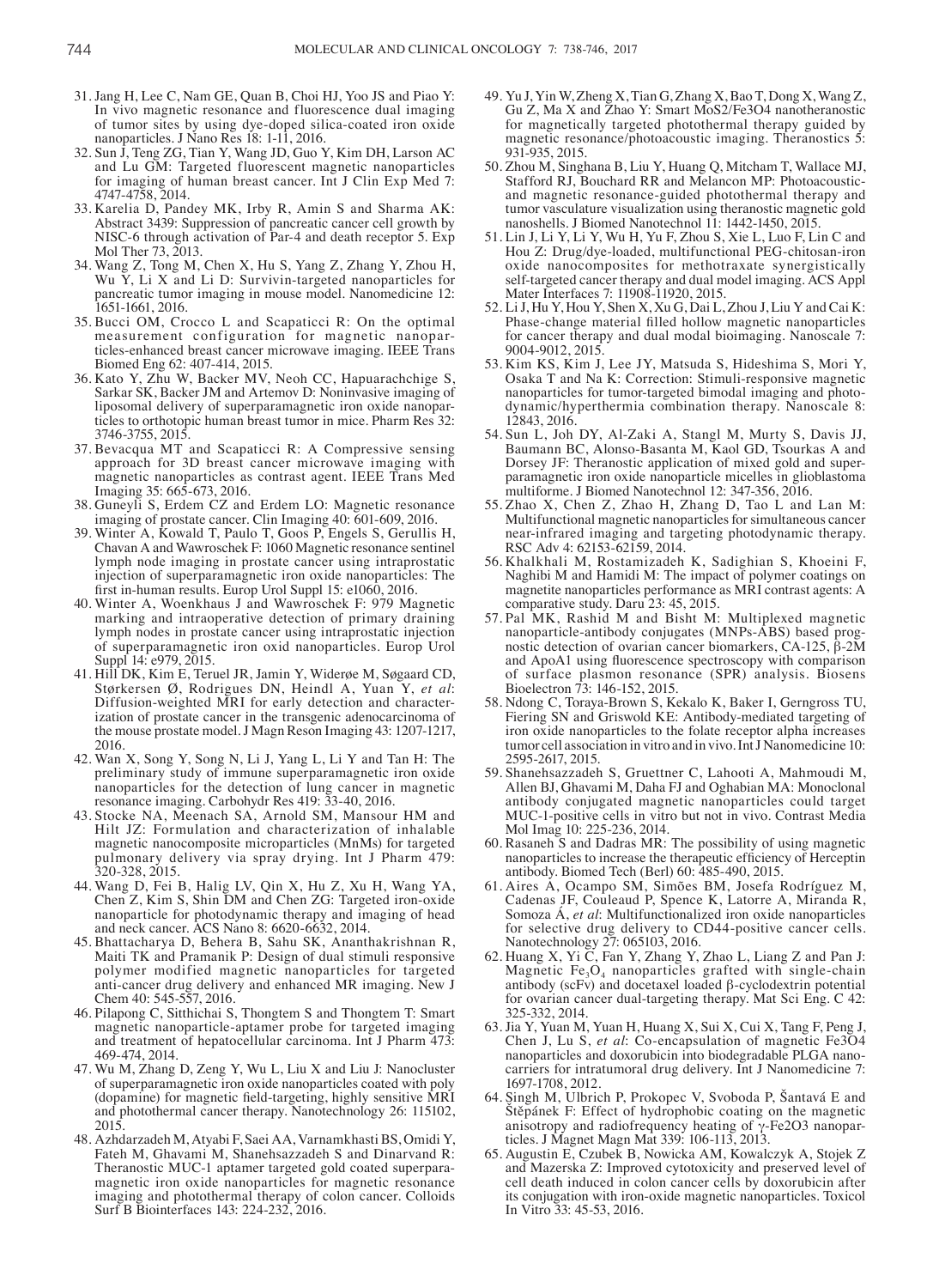- 66. Cicha I, Scheffler L, Ebenau A, Lyer S, Alexiou C and Goppelt‑Struebe M: Mitoxantrone‑loaded superparamagnetic iron oxide nanoparticles as drug carriers for cancer therapy: Uptake and toxicity in primary human tubular epithelial cells. Nanotoxicology 10: 557‑566, 2016.
- 67. Zohreh N, Hosseini SH and Pourjavadi A: Hydrazine‑modified starch coated magnetic nanoparticles as an effective pH‑responsive nanocarrier for doxorubicin delivery. J Indus Eng Chem 39: 203-209, 2016.
- 68. Frounchi M and Shamshiri S: Magnetic nanoparticles‑loaded PLA/PEG microspheres as drug carriers. J Biomed Mater Res A 103: 1893-1898, 2015.
- 69. Pilapong C, Keereeta Y, Munkhetkorn S, Thongtem S and Thongtem T: Enhanced doxorubicin delivery and cytotoxicity in multidrug resistant cancer cells using multifunctional magnetic nanoparticles. Colloids Surf B: Bio 113: 249‑253, 2014.
- 70. Wu J, Wang Y, Jiang W, Xu S and Tian R: Synthesis and characterization of recyclable clusters of magnetic nanoparticles as doxorubicin carriers for cancer therapy. Appl Surf Sci 321: 43‑49, 2014.
- 71. Chandra S, Noronha G, Dietrich S, Lang H and Bahadur D: Dendrimer-magnetic nanoparticles as multiple stimuli responsive and enzymatic drug delivery vehicle. J Magn Magn Mat 380: 7-12, 2015.
- 72. Hałupka‑Bryl M, Bednarowicz M, Dobosz B, Krzyminiewski R, ZomaszT, WereszczyńskaB, NowaczykG, JarekM and NagasakiY: Doxorubicin loaded PEG‑b‑poly(4‑vinylbenzylphosphonate) coated magnetic iron oxide nanoparticles for targeted drug delivery. J Magn Magn Mat 384: 320-327, 2015.
- 73. Zou Y, Liu P, Liu CH and Zhi XT: Doxorubicin‑loaded mesoporous magnetic nanoparticles to induce apoptosis in breast cancer cells. Biomed Pharm 69: 355‑360, 2015.
- 74. Tansık G, Yakar A and Gündüz U: Tailoring magnetic PLGA nanoparticles suitable for doxorubicin delivery. J Nano Res 16: 2171, 2014.
- 75. Ghorbani M, Hamishehkar H, Arsalani N and Entezami AA: Surface decoration of magnetic nanoparticles with folate‑conjugated poly (N‑isopropylacrylamide‑co‑itaconic acid): A facial synthesis of dual‑responsive nanocarrier for targeted delivery of doxorubicin. Int J Poly Mat Poly Bio 65: 683‑694, 2016.
- 76. Mangaiyarkarasi R, Chinnathambi S, Karthikeyan S, Aruna P and Ganesan S: Paclitaxel conjugated Fe3O4@LaF3:Ce3+,Tb3+ nanoparticles as bifunctional targeting carriers for Cancer theranostics application. J Magn Magn Mat 399: 207-215, 2016.
- 77. Lin MM, Kang YJ, Sohn Y and Kim DK: Dual targeting strategy of magnetic nanoparticle‑loaded and RGD peptide‑activated stimuli-sensitive polymeric micelles for delivery of paclitaxel. J Nano Res 17: 248, 2015.
- 78. Fazilati M: Anti‑neoplastic applications of heparin coated magnetic nanoparticles against human ovarian cancer. J Inorg Organ Poly Mat 24: 551‑559, 2014.
- 79. Parsian M, Unsoy G, Mutlu P, Yalcin S, Tezcaner A and Gunduz U: Loading of gemcitabine on chitosan magnetic nanoparticles increases the anti‑cancer efficacy of the drug. Eur J Pharmacol 784: 121-128, 2016.
- 80. Roy E, Patra S, Madhuri R and Sharma PK: Stimuli‑responsive poly (N-isopropyl acrylamide)-co-tyrosine@ gadolinium: Iron oxide nanoparticle‑based nanotheranostic for cancer diagnosis and treatment. Coll Surf B: Bio 142: 248‑258, 2016.
- 81. Nagesh PK, Johnson NR, Boya VK, Chowdhury P, Othman SF, Khalilzad‑Sharghi V, Hafeez BB, Ganju A, Khan S, Behrman SW, et al: PSMA targeted docetaxel-loaded superparamagnetic iron oxide nanoparticles for prostate cancer. Colloids Surf B Biointerfaces 144: 8-20, 2016.
- 82. Li YJ, Dong M, Kong FM and Zhou JP: Folate‑decorated anticancer drug and magnetic nanoparticles encapsulated polymeric carrier for liver cancer therapeutics. Int J Pharm 489:
- 83. Türkmen D, Bereli N, Çorman ME, Shaikh H, Akgöl S and Denizli A: Molecular imprinted magnetic nanoparticles for controlled delivery of mitomycin C. Artif Cells Nanomed
- 84. Unsoy G, Yalcin S, Khodadust R, Mutlu P, Onguru O and Gunduz U: Chitosan magnetic nanoparticles for pH responsive 641-648, 2014.<br>85. Nigam S and Bahadur D: Dendrimerized magnetic nanopar-
- ticles as carriers for the anticancer compound, epigallocatechin gallate. IEEE Transact on Magn 52: 1‑5, 2016.
- 86.Mancarella S, Greco V, Baldassarre F, Vergara D, Maffia M and Leporatti S: Polymer-coated magnetic nanoparticles for curcumin delivery to cancer cells. Macromol Biosci 15: 1365-1374, 2015.
- 87. Kalita H, Rajput S, Kumar BP, Mandal M and Pathak A: Fe3O4@ zirconium phosphate core‑shell nanoparticles for pH‑sensitive and magnetically guided drug delivery applications. RSC Adv 6: 21285-21292, 2016.
- 88.Akrami M, Khoobi M, Khalilvand‑Sedagheh M, Haririan I, Bahador A, Faramarzi MA, Rezaei S, Javar HA, Salehi F, Ardestani SK and Shafiee A: Evaluation of multilayer coated magnetic nanoparticles as biocompatible curcumin delivery platforms for breast cancer treatment. RSC Adv 5: 88096-88107, 2015.
- 89. Pourianazar NT and Gunduz U: CpG oligodeoxynucleotide-loaded PAMAM dendrimer-coated magnetic nanoparticles promote apoptosis in breast cancer cells. Biomed Pharm 78: 81-91, 2016.
- 90.Aşık E, Aslan TN, Volkan M and Güray N T: 2‑Amino‑2‑deoxy‑glucose conjugated cobalt ferrite magnetic nanoparticle (2DG‑MNP) as a targeting agent for breast cancer cells. Environ Toxicol Pharmacol 41: 272-278, 2016.
- 91.Lee JH, Jang JT, Choi JS, Moon SH, Noh SH, Kim JW, Kim JG, Kim IS, Park KI and Cheon J: Exchange-coupled magnetic nanoparticles for efficient heat induction. Nat Nanotechnol 6: 418-422, 2011.
- 92.Guibert C, Dupuis V, Peyre V and Fresnais J: Hyperthermia of magnetic nanoparticles: Experimental study of the role of aggregation. J Phys Chem C 119: 28148‑28154, 2015.
- 93. Shah RR, Davis TP, Glover AL, Nikles DE and Brazel CS: Impact of magnetic field parameters and iron oxide nanoparticle properties on heat generation for use in magnetic hyperthermia. J Magn Magn Mater 387: 96-106, 2015.
- 94.Cheng Y, Muroski ME, Petit DCMC, Mansell R, Vemulkar T, Morshed RA, Han Y, Balyasnikova IV, Horbinski CM, Huang X, *et al*: Rotating magnetic field induced oscillation of magnetic particles for in vivo mechanical destruction of malignant glioma. J Control Release 223: 75-84, 2016.
- 95. Sasayama T, Yoshida T, Tanabe K, Tsujimura N and Enpuku K: Hysteresis loss of fractionated magnetic nanoparticles for hyperthermia application. IEEE Trans Magn 51: 1‑4, 2015.
- 96.Kossatz S, Grandke J, Couleaud P, Latorre A, Aires A, Crosbie‑Staunton K, Ludwig R, Dähring H, Ettelt V, Lazaro‑Carrillo A, *et al*: Efficient treatment of breast cancer xenografts with multifunctionalized iron oxide nanoparticles combining magnetic hyperthermia and anti-cancer drug delivery. Breast Cancer Res 17: 66, 2015.
- 97.Tseng CL, Chang KC, Yeh MC, Yang KC, Tang TP and Lin FH: Development of a dual-functional Pt-Fe-HAP magnetic nanoparticles application for chemo‑hyperthermia treatment of cancer. Ceram Int 40: 5117‑5127, 2014.
- 98.Attaluri A, Kandala SK, Wabler M, Zhou H, Cornejo C, Armour M, Hedayati M, Zhang Y, DeWeese TL, Herman C and Ivkov R: Magnetic nanoparticle hyperthermia enhances radiation therapy: A study in mouse models of human prostate cancer. Int J Hyperthermia 31: 359-374, 2015.
- 99.Yin PT, Shah S, Pasquale NJ, Garbuzenko OB, Minko T and Lee KB: Stem cell-based gene therapy activated using magnetic hyperthermia to enhance the treatment of cancer. Biomaterials 81: 46‑57, 2016.
- 100.Yuan C, An Y, Zhang J, Li H, Zhang H, Wang L and Zhang D: Magnetic nanoparticles for targeted therapeutic gene delivery and magnetic-inducing heating on hepatoma. Nanotechnology 25: 345101, 2014.
- 101.Cheng J, Tan G, Li W, Li J, Wang Z and Jin Y: Preparation, characterization and in vitro photodynamic therapy of a pyropheophorbide-a-conjugated  $Fe<sub>3</sub>O<sub>4</sub>$  multifunctional magnetofluorescence photosensitizer. RSC Adv 6: 37610-37620, 2016.
- 102.Hou W, Xia F, Alves CS, Qian X, Yang Y and Cui D: MMP2‑targeting and redox‑responsive PEGylated chlorin e6 nanoparticles for cancer near‑infrared imaging and photo- dynamic therapy. ACS Appl Mat Interfaces 8: 1447‑1457, 2016.
- 103.Li H, Song S, Wang W and Chen K: In vitro photodynamic therapy based on magnetic-luminescent Gd2O3:Yb,Er nanopar-<br>ticles with bright three-photon up-conversion fluorescence<br>under near-infrared light. Dalton Trans 44: 16081-16090, 2015. under near‑infrared light. Dalton Trans 44: 16081-16090, 2015. 104. Park BJ, Choi KH, Nam KC, Ali A, Min JE, Son H, Uhm HS,
- Kim HJ, Jung JS and Choi EH: Photodynamic anticancer activities of multifunctional cobalt ferrite nanoparticles in various cancer cells. J Biomed Nanotechnol 11: 226-235, 2015.